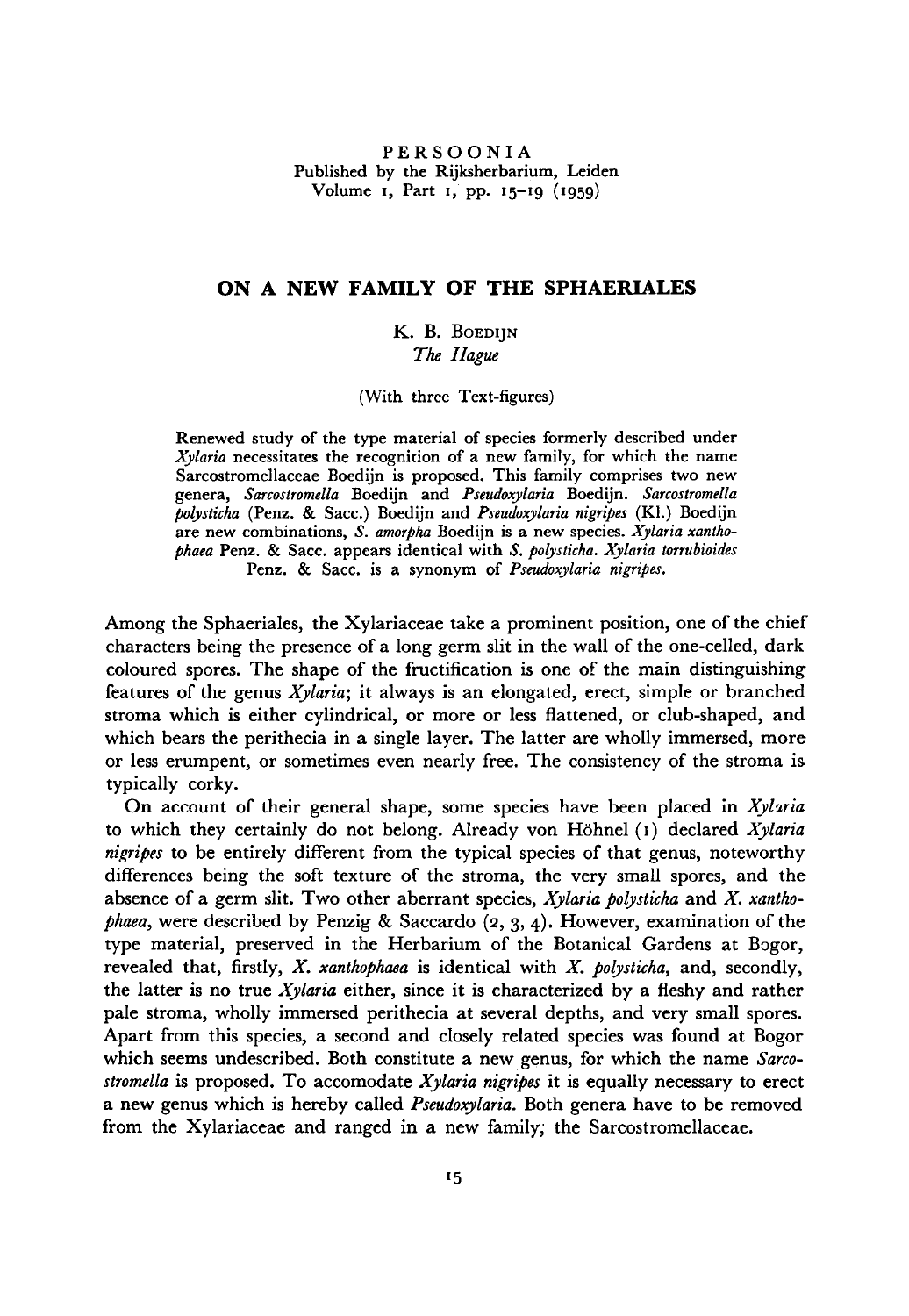### Sarcostromellaceae Boedijn, nov. fam.

Stromata carnosa vel subcarnosa, hemisphaerica, substipitata vel cylindrica saepe compressa, brunnea vel nigra. Perithecia ovata, mono- vel pluristicha, immersa. Ostiola omnia immersa vel prominula. Asci numerosi, cylindracei, octospori, paraphysibus destituti. Sporae uniseriatae, minutissimae, ellipsoideae vel amygdalinae, atrobrunneae, plerumque poris germinativis minutis praeditae.

Typus familiae: Sarcostromella Boedijn.

Fructifications fleshy to cartilaginous, variously shaped, either globose to flattened, sometimes weakly lobed and attenuate at the base into <sup>a</sup> more or less distinct stipelike structure, or elongate, cylindrical and often slightly compressed, some shade of brown to nearly black. Perithecia ovoid to subangular, either in a single layer just beneath the cortex, or at several depths and deeply immersed. Ostioles long and canal-like or short and more or less protruding. Asci very numerous, filling nearly the whole inside of the perithecia, cylindrica], 8-spored. Spores very small, ellipsoid to almond-shaped, brown to blackish brown, with or without <sup>a</sup> minute germ pore.

### Sarcostromella Boedijn, nov. gen.

Stromata hemisphaerica substipitata vel cylindrica, interdum compressa, carnosa, ochracea vel fulva. Perithecia profunde immersa, 3-6-sticha, ostiolis totis immersis. Asci numerosi, cylindracei, octospori, paraphysibus destitut'. Sporae uniseriatae, minutissimae, amygdalinae, atrobrunneae, poris germinativis minutis praeditae.

Typus generis: Sarcostromella polysticha (Penz. & Sacc.) Boedijn.

Fructifications hemisphaerical, sometimes weakly lobed, somewhat flattened and substipitate, or cylindrical and often slightly compressed, fleshy, ochraceous to brown. Perithecia ovoid to subangular, wholly immersed and arranged at three to six depths, this number diminishing further downwards to two or one near the stipe. Ostioles long, canal-like and wholly immersed or protruding. Asci very numerous, cylindrical, 8-spored. Paraphyses absent. Spores <sup>1</sup> -seriate, very small, almond-shaped, blackish brown, with very small germ pore at pointed end.

Since the walls of the old asci dissolve, the perithecia soon get filled with spores, but these are driven out through the ostioles by the new asci which are constantly being formed. The spores may be washed away from the surface of the fructification by rain, or perhaps insects act as distributing agents.

### Sarcostromella polysticha (Penz. & Sacc.) Boedijn, nov. comb.

Xylaria polysticha Penz. & Sacc. in Malpighia 11: 500. 1897. — Type: Java, Tjibodas (BO).  $X$ ylaria xanthophaea Penz. & Sacc. in Malpighia 15: 226. 1902. — Type: Java, Tjibodas (BO).

Fructifications cylindrical or club-shaped, mostly slightly compressed and with amore or less distinct stipe-like portion, at first brown, darkening with age, 2-5 cm long, the fertile part  $7^{-12}$  mm, the stalk  $4-7$  mm wide. Perithecia at three to four depths, broadly ellipsoid, 400-690  $\times$  370-460  $\mu$ . Perithecial wall very prominent, brown,  $34-57$   $\mu$  thick, consisting of brown, elongated cells,  $2-4$   $\mu$  wide. Ostioles canal-like,  $80 - 138$   $\mu$  diam., those of the deep-seated perithecia up to 1 mm long, mostly wholly filled with spores. Asci very numerous, filling nearly the whole inside of the perithecia, cylindrical, 8-spored,  $42-50 \times 4.5-6 \mu$ . Spores uniseriate, very small,  $5-7 \times 3-4$   $\mu$ , blackish brown, almond-shaped, with a minute germ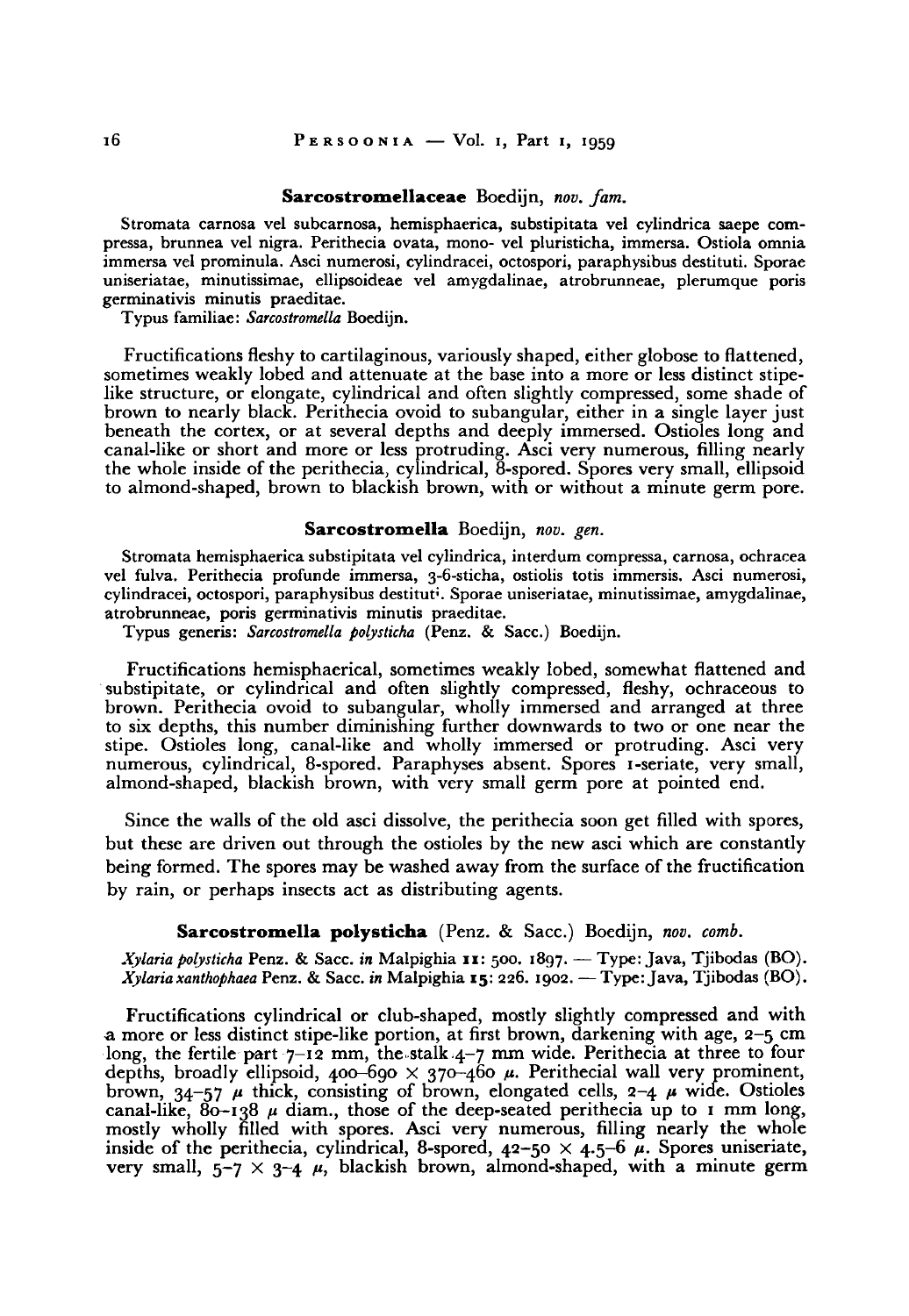pore at the pointed end. Stroma of a typical fleshy structure, compactly plectenchymatic, colourless to somewhat tinted in the centre, consisting of moderately thickwalled to thick-walled hyphae,  $2-6$   $\mu$  diam., towards the surface with a brown layer of  $60-80$   $\mu$ .

MATERIAL EXAMINED.—Java, Tjibodas, on wood, 1899, Penzig; Oct. 1938, Boedijn 3305; Nov. 1952, Hoogland (BO).

### Sarcostromella amorpha Boedijn, nov. spec.

Stromata hemisphaerica, depressa, substipitata, 3-6 cm lata, 2.5-4 cm alta, sordide ochracea, carnoso-coriacea. Perithecia profunde immersa, 3-6-sticha, ellipsoidea vel subangularia, 400-700 × 300-500  $\mu$ . Ostiola usque ad 3 mm longa, 80-100  $\mu$  diam. Asci numerosi, cylindracei, octospori,  $34-46 \times 4-6$   $\mu$ . Sporae uniseriatae, atrobrunneae, amygdalinae,  $6-8 \times 3.5-4$   $\mu$ , poris germinativis minutis praeditae.

Typus: Java, Tjibodas, Bruggeman 8851 (BO).

Fructifications irregularly tuberiform, with a more or less distinct stipe-like base, ochraceous, darkening on drying, 3-6 cm wide, 2.5-4 cm high, solid, becoming hollow when old. Surface finely granulated under a hand lense, each granule being the terminal of an ostiole. Perithecia at three to six depths, this number diminishing further downwards to two or one near the base, broadly ellipsoid to subangular, 400-700  $\times$  300-500  $\mu$ . Perithecial wall 20-40  $\mu$  thick, very conspicuous even though nearly concolorous with surrounding stromatic tissue, consisting of rather indistinct, elongated cells of about 2  $\mu$  wide. Ostioles 80-100  $\mu$  wide, especially



Figs. 1-3. Sarcostromella amorpha Boedijn: 1-fructifications; 2-peripheral part of section, showing various depths of perithecia; 3—spores, one of which is shown from above to show the germ pore.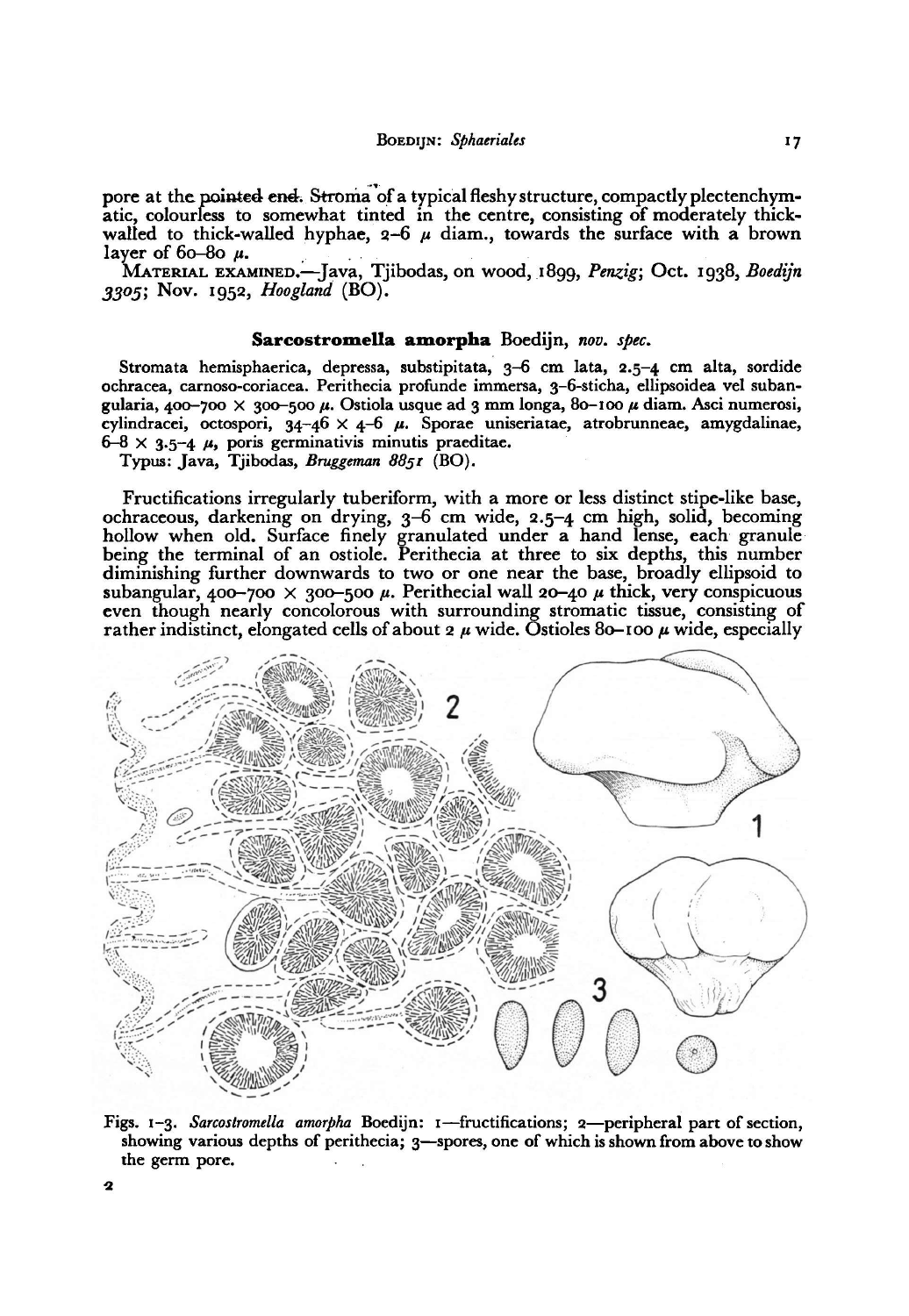those of the deep-seated perithecia up to <sup>3</sup> mm long. Asci very numerous, filling nearly the whole inside of the perithecia, cylindrical, 8-spored,  $34-46 \times 4-6$   $\mu$ . Spores uniseriate, small,  $6-8 \times 3.5-4$   $\mu$ , blackish brown, almond-shaped, with a minute germ pore at the pointed end. Stroma fleshy-coriaceous, becoming very hard when dried, compactly plectenchymatic, weakly coloured, darkening on drying, consisting of moderately thick-walled hyphae,  $4-6$   $\mu$  diam.

MATERIAL EXAMINED. — Java, Tjibodas, onwood, Sept. 1924,Bruggeman 8851 (BO).

# Pseudoxylaria Boedijn, nov. gen.

Stromata cylindracea, simplicia vel parce ramosa, subcarnosa vel cartilaginea, stipite gracili, flexuosa, parte basali saepe sclerotiiformi. Perithecia monosticha, ostiolis prominentibus. Asci numerosi, cylindracei, octospori, paraphysibus destituu. Sporae uniseriatae, minutissimae, ellipsoideae, atrobrunneae, poris germinativis nullis.

Typus generis: Pseudoxylaria nigripes (Kl.) Boedijn.

Fructifications long, cylindrical, simple, rarely branched, somewhat fleshy to cartilaginous. Stalk greatly elongated and hidden in the soil, often springing from <sup>a</sup> sclerotium. Perithecia in a single layer just beneath the cortex, with protruding ostioles. Asci numerous, cylindrical, 8-spored, without paraphyses. Spores uniseriate, very small, ellipsoid, blackish brown, without a germ pore.

### Pseudoxylaria nigripes (Kl.) Boedijn, nov. comb.

Sphaeria (Cordyceps) nigripes Kl. in Linnaea 7: 203. 1832. — Xylaria nigripes (Kl.) Sacc., Syll. Fung. 9: 527. 1891. — Type locality: "India orientalis".

Xylaria torrubioides Penz. & Sacc. in Malpighia 11: 496. 1897. — Type: Java, Bogor (BO).

Fructifications elongate, cylindrical, rarely branched, 4-15 cm long, 1—6.5 mm wide, at first murky brown, soon becoming sooty. Stalk elongated into a root-like structure, hidden in the soil, up to <sup>8</sup> cm long, often springing from <sup>a</sup> large sclerotium. Perithecia in <sup>a</sup> single layer just beneath the cortex, globose to broadly ellipsoid, 345-450 <sup>X</sup> 242-400 p, with protruding ostioles. Perithecial wall neatly defined,  $11-15$   $\mu$  thick, consisting of brown, flattened cells,  $2-4$   $\mu$  wide. Asci numerous, cylindrical, 8-spored,  $48-54 \times 4-5 \mu$ , covering bottom and sides of the perithecia. Spores very small,  $5-6.5 \times 2.5-3$   $\mu$ , blackish brown, ellipsoid, without a germ pore. Stroma somewhat fleshy to cartilaginous, plectenchymatic, brown in the centre, white near the periphery, consisting of rather thin-walled hyphae, but also mixed with some thick-walled, often tortuous threads of  $3-6$   $\mu$  diam. Cortex thin, brown,  $11-23$   $\mu$ . Preceding the formation of the perithecia, the stroma is covered with a palisade layer of conidiophores which produce the conidia, but these disappear when the perithecia are being developed. Conidiophores up to 25  $\mu$  long, 1.5-2  $\mu$ wide. Conidia colourless,  $2.5-5 \times 1.5-2 \mu$ .

On old, deserted termite nests, known from Ceylon and Java, and probably occurring throughout the Malayan reeion.

Whether the present species always grows on termite nests is not known with certainty, since the root-like stem connecting the fungus with the nests is easily broken. Also, it is not clear for the same reason whether all fructifications arise from <sup>a</sup> sclerotium. To make sure about this, one would have to dig up the nests, but the undertaking is <sup>a</sup> difficult one which rarely yields success, since the nests are often deeply lodged. Once, after <sup>a</sup> nest had been excavated, <sup>24</sup> sclerotia were